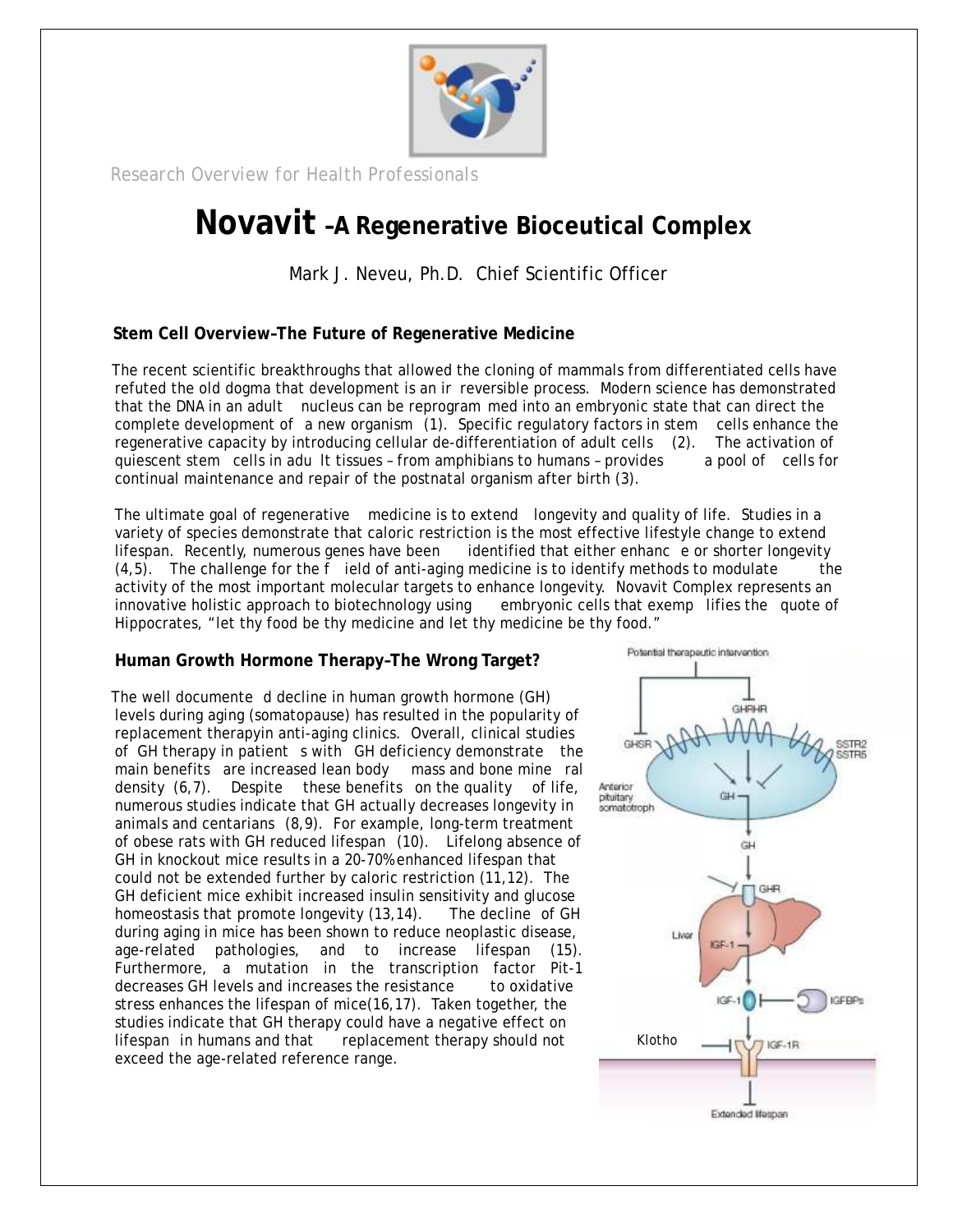

#### **The Insulin-Like Growth Factor Longevity Pathway- Klotho**

The key conserved pathway (from yeast to humans ) that has been shown to regulate lifespan is blockade of insulin-like growth factor 1 (IGF1) signaling(18). In contrast to the negative effects of GH on longevity, several genes in the IGF1 signaling pathway have been recently identified that extend the lifespan of mice. The common functions of these genes relate totheir effects on the caloric restriction pathway controlling insulin sensitivity and the regulation of resistance to oxidati ve stress (19). Selective inhibition of the IGF1 signaling pathway will represent a breakthrough in anti-aging medicine.

Recent studies have identified a peptide hormone called klotho that enhances longevity by blocking both IFG1 signaling and inhibiting GH levels (20). Absence of the klotho gene in mice causes premature agin g that increases cardiovascular disease, osteoporosis, skin atrophy, pulmonary emphysema, immune function, and cognitive impairment (21-25). Furthermore, polymorphisms in the human klotho gene are associated with decreased lifespan (26).



Fig. 1. A mutant model mouse is useful for studies of aging. The klotho phenotype (premature aging) is caused by a disruption of the single gene, klotho.

Increased expression of klotho has be en found to extends the lifespan of mice by inhibiting the signaling of insulin and IGF-1 (21). The klotho hormone has been shown to increase the expressio n of manganese superoxide dismutase that it turn facilitates removal of reactive oxidative species and confers oxidative stress resistance (27).

**Stem Cells Programmed for Unlimited Longevity –A Factory for Anti-Aging Biomolecules**

In contrast to adult cells that utilize GH to stimulate growth, stem cells require klotho, leukemia inhibitory factor, cripto and many other embryonic growth factors (28,29). Proteomic studies have identified many unique growt h factors and matrix proteins that specifically regulate the growth, metabolism, and signal transduction of embryonic stem cells (30,31). For example, cripto, or TDGF1, is an autocrine stem cell growth factor that is required for embryogenesis by stimulating stem cell proliferation at the expense of differentiation (32).

Recent studies have found that pluripotent stem cells require a set of genes that are not expressed in other cells types (33-35). A common subset of at least 92 evolutionarily conserved regulatory genes (e.g. nanog, oct-4, sox-2) provide a unique molecular signature that are responsible for the pluripotent capacity of avian, mouse, and human stem cells (36,37). The expression of these genes, together with the absence of differentiation markers, constitutes a signature profile of undifferentiated stem cells irrespective of their species of origin (38)(40-44). These genes are involved with extracellular matrix, apoptosis, metabolism and other cellular functions are expressed in avian, murine, and human stem cells.

For example, a recent patent disclosed isolating phospholipids from 6-14 day old chick embryos extended the lifespan of mice. Changes in the composition of phospholipids in the chicken and duck extracts contain alkenyl and acyl groups that are not typically present in later stages of development and were found to extend the live of mice and to reverse several age related dysfunctions in human subjects 47 to 70 years old (39-43). Pluripotent stem cells have also been found to express proteoglycans with specific glycoprotein modifications(44-47). For example, chondroitin sulphate and dermatan sulphate in early chick embryos express unique proteoglyca n modifications that are not expressed in later stages of development (48). Thus, no single gene is responsible for the undifferentiated state of stems cells. Rather, stem cells are compose d of hundreds to thousands unique bioactive molecules that can effect the function of the adult organism.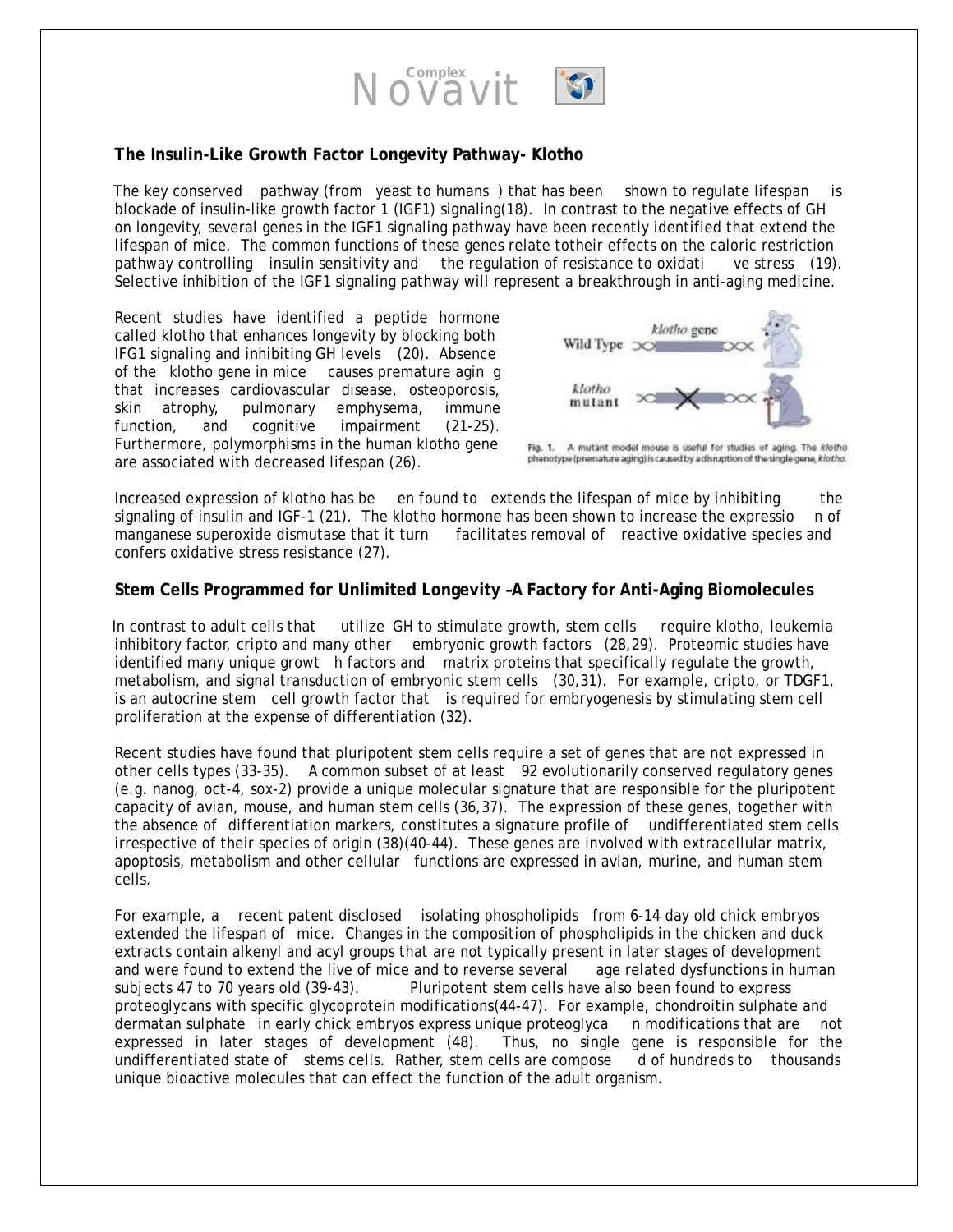

### **Senectud y Stress Oxidativo Revertido por Biomoléculas de Células Madres**

Los estudios recientes han mostrado que los resultados del envejecimiento en la senectud fibroplástica que induce a alteraciones en los caminos del stress oxidativo y mecanismos reparadores de tejidos (p.ej: matriz metaproteasa), llevan a la pérdida de la función de los tejidos y la organización que es un sello de envejecimiento (49,50). El crecimiento de la senectud fibroplástica ha demostrado ser restauradora de una exposición de transición a un extracto de célula embrionaria (51). El klotho es un factor de mantenimiento pluripotencial de célula madre que ha sido mostrado para prevenir la apoptosis y la senectud de las células diferenciadas (52-54). Los estudios recientes muestran que los extractos de células embrionarias reprograman células diferenciadas en multipotentes o células madres pluripoteneciales (55-57). Un factor soluble también ha sido identificado como que provoca el ciclo de reingreso las células en células de músculo diferenciadas (58).

#### **Las Células Madres son Conservadas entre Especies!!!**

A pesar de las diferencias genéticas entre patos y humanos (59), extensas investigaciones usando embriones de ave, demuestran que la función biológica de los factores reguladores claves para el desarrollo embrionario son evolutivamente conservados. Por ejemplo, un estudio reciente encontró que cuando las células madres hematopoyéticas en humanos (HSC) en la medula ósea de adultos, fueron implan tadas en lesiones de la espina en desarrollo en un embrión de pollito, los factores presentes en el micro ambiente del pollito (factores de crecimiento, matriz) pueden estimular el HSC en humanos adultos para diferenciar entre las neuronas maduras (60). Además otros estudios han demostrado que las células madres embrionarias humanas (ES), células madres mesenquimáticas de rata y células madres neurológicas de ratones



(células verdes en el cuadro) todas pueden integrarse en el embrión de pollo y diferenciarse en varios tipos de células (61-63). Además, los factores de crecimiento de aves pueden estimular directamente el crecimiento de células de ratones ES en la cultura celular (64). Las células madres embrionarias en aves no expresan GH, pero expresan los genes aviarios que codifican el klotho (65). La carencia de especies específicamente para factores morfogénicos han demostrado por las observaciones que los factores solubles del newt puede restaurar la capacidad regeneradora endógena de células mamíferas diferenciadas (66,67).

#### **Biología de la células madres - Cambios Inducidos por la Cultura Celular**

La Terapia Celular es uno de los campos más interesantes en la medicina de translación. Esto se basa en la intersección de una variedad de rápidos desarrollos de disciplinas científicas: Biología de células madres, inmunología, ingeniería de tejidos, biología molecular, medicina regenerativa e investigación clínica. Aunque las terapias individuales de recombinar proteínas han sido desarrolladas para tratar enfermedades específicas (p.ej: insulina, eritropoyetina), los procesos de enfermedades más comunes no son debido a una deficiencia en una sola proteína, pero se desarrolla debido a alteraciones en las interacciones complejas de una variedad de componentes de célula. Mientras las terapias de células madres de humanos usan células vivas para un acercamiento prometedor, las pautas éticas- reguladoras corrientes y las cuestiones de seguridad-eficacia potenciales no permiten el uso de células madres humanas en los EE. UU.

Los extractos de célula madres representan una solución alternativa de entregar una multitud de factores reguladores del crecimiento para promover longevidad. Los extractos de células madre podrían ser sacados de embriones disectados o de las líneas de la célula propagadas en cultivos celulares. Los genes embrionarios tienen distinción especial y perfil de expresión temporal indicando que las células madres cosechadas en tiempos diferentes del desarrollo tendrán diferente biomoléculas (68).Un estudio reciente de células madres no cultivadas purificadas encontró significativas alteraciones en la expresión de genes después de un cultivo de célula en vitro. En el cultivo celular, las transcripciones asociadas con el ciclo de la célula, la falta de soporte, cierto citokinas y genes específicos en órganos fueron regulados a un bajo nivel mientras que transcripciones asociadas con la señal de transducción, la adherencia de célula y las proteínas cytoskeletal, fueron reguladas a un nivel mas alto (60). Estos cambios resultan como consecuencia de la propagación de la célula en vitro en una superficie plástica con factores de crecimiento inadecuados que no imitan el micro ambiente del embrión. Así, tejidos embrionarios frescos disectados en tiempos específicos de embriogenesis son requeridos para producir extractos que representen el autentico perfil de biomoleculas de células madres.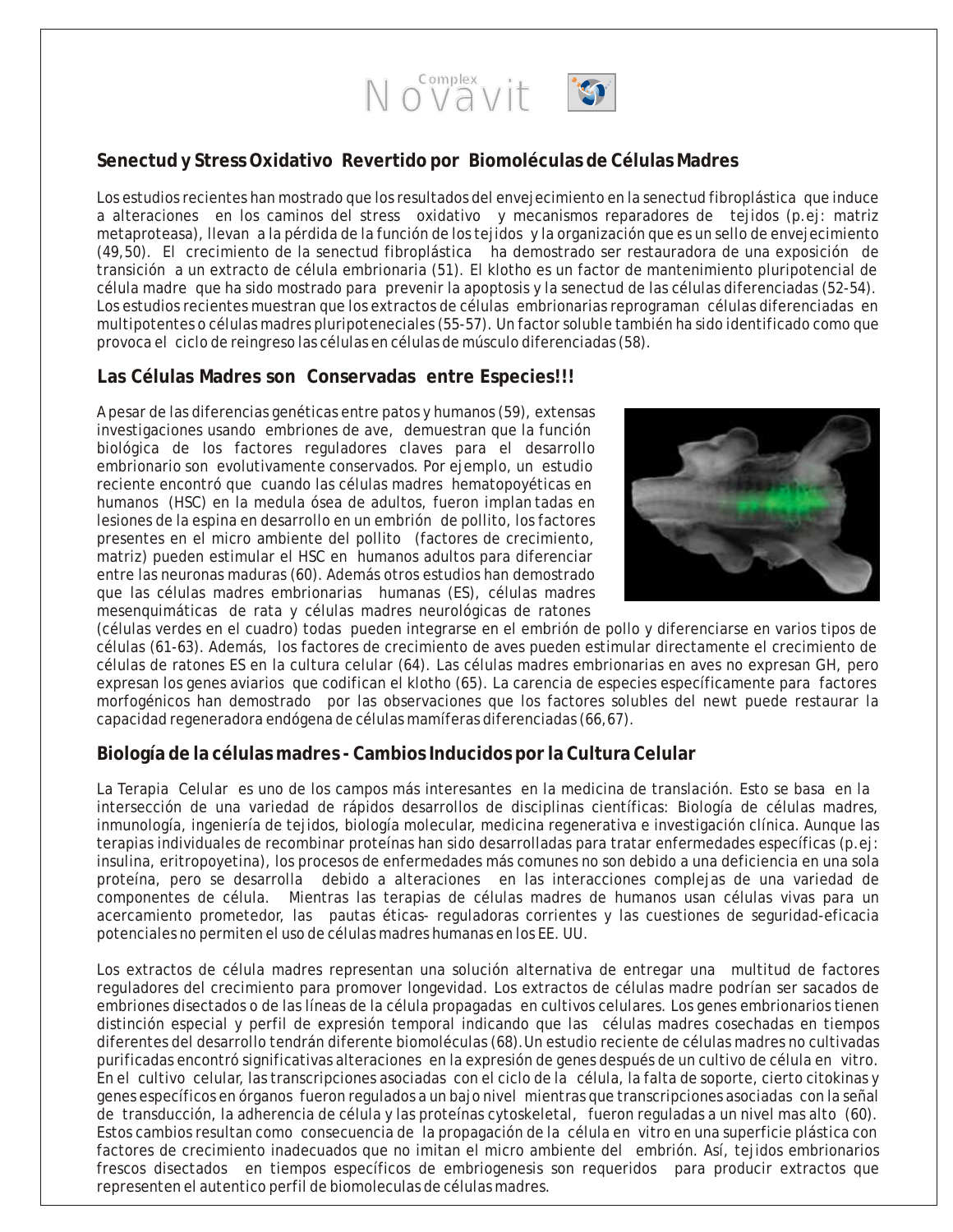



The goal of Novavit was to create the world's first authentic embryonic cell bioceutical. The scientists and eng ineers at Novavit needed to do the impossible because the number of stem cells is very limited in any developing organism that all start at the same place – a sperm and an oocyte. Avian cells were chosen as the optimal source due to the ability to microdissect blastoderm cells from millions of eggs to create an authentic stem cell bioceutical . Each vial of Novavi t contains blastoderm stem cells micro-dissected from 21 eggs (625 eggs for a 30 day supply) using a proprietary process.



While chicken eggs would have been easier to obtain, Novavit chose to use Peking Duck eggs harvested using USDA approved pro cedures. The confined wire cage propagation methods used to produce commercial chickens include many hormones and vaccinations that significantly alter the biochemistry of the chicken eggs and poultry meat (69,70). In contrast, the free-range unvaccinated Peking Ducks used to create Novavit. The extract is freeze dried using a proprietary proces s and the product has been certified by an indepen dent laboratory to be free of salmonel la, E. coli and other potential biological contaminants.



The gestation period for the development of duckling takes 27-28 days after fertilization. Interestingly, in several Asian countries live duck embryos harvested between 16-18 days represent a common health tonic called Balut (P hilippines), embryonated egg (China), or hot vit lon (Vietnamese). Balut would not be too palatable for most Americans because day 16-18 embryos have already produced bones Pluripotent stem cells are micro-dissectedfrom duck blastocysts from early embryos harvested at a proprietary time less than one day following fertilization. Studies show that these stem cells are capable of proliferation and self-renewal and have the capacity to

differentiate into all somati c cell types (71). Similar to human cells, avian embryonic stem cells express telomerase to endure multiple rounds of cell division and that differentiated avian cells downregulate telomerase expression coincident with organogenesis and somatic differentiation(72).

#### **Activity of Cell Extracts– Hundreds of Research Studies**

The biological activity of a variety of tissue extracts has been demonstrated in hundreds of studies in humans and animal models of disease. Fo r example, oral bovine thym us has been shown to exert corrective actions on mouse and dog age-related disorders (73). The clinical benefit of oral spleen extracts have been demonstrated in gastroduodenal ulcers (74). Embryonic peptides have been shown to lower cardiac risk factors including LDL-cholesterol, apolipoproteins A/B, and insulin levels in 40 subjects aged 50-75 years old (75). Hundreds of research publications have documented the biological activity of animal tissue extracts from spleen, liver, and adrenal glands (76-78) Solcoseryl is an extract derived from calf blood that is widely used outside the United States for a variety of health conditions (79). A human placenta total lipid extract contai ning sphingolipids has been shown to stimulate melanogenesis and pigmentation in mice (80,8 1). A small peptide has been purified from placenta extract with homology to fibronectin type III that has activity in wound healing (81). Pig placenta extract has been found to modulate the immunity in mouse and human lymphocytes (82). A human fetal cell extract was found to inhibit micronucleus formation induced by carcinogens indicating factors exist in fetal extracts that exhibit anti-mutagenic effects(83)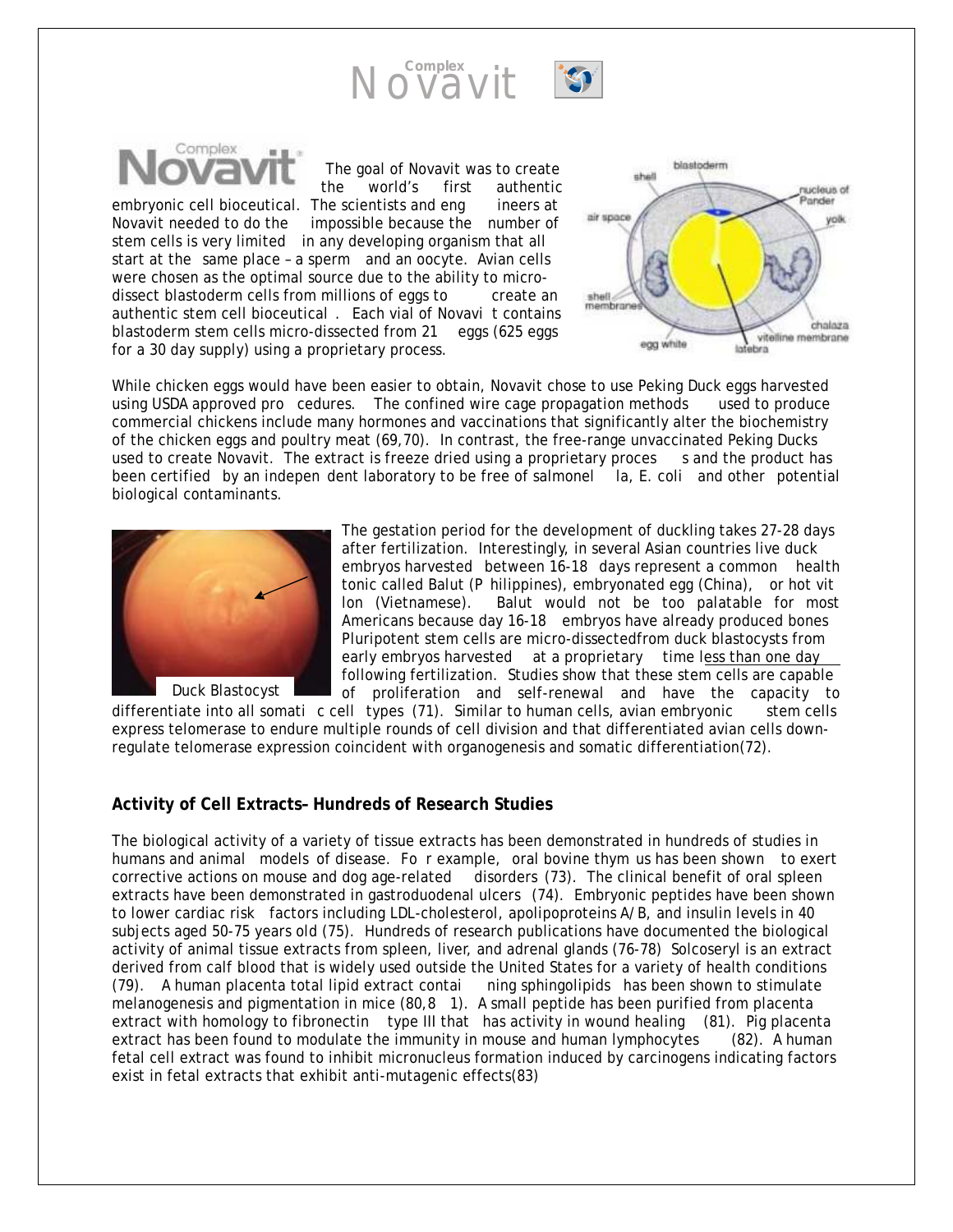

#### **The Novavit Complex –Enhancing Stem Cell Extract Bioavailablity**

The Novavit Complex has been created using a proprietary form of an organic polyelectrolyte (i.e. montmorillonite) that contains high levels of humic and fulvic acids. This natural material has been shown to have very unique properties that will protect the stem cell extract from gastrointestinal degradation and facilitates uptake of active biomolecules in the small intesti ne. Safety studies have demonstrated that montmorillonite clay (3gms/day) does not induce any changes in the hematology, liver and kidney function(84).

A study published in *Science*, demonstrated that fulvic acid forms macromolecular structures (i.e. coils, Figure A) at low pH that disperse (Figure B) at high pH (85). The macromolecular structures protect bound molecules from proteolytic and acid damage in the stomach. The binding of proteins to montmorillonite have been shown to exhibit pH dependenc e of hydrophobic,



hydrophilic, and electrostatic interactions. At acidic pH (e.g. stomach acid), montmorillonite is in a flocculated state and the rate of dispersion of bound molecules is inhibited. Upon increasing the pH to 7 (e.g. small intestine), the clay particles progressi vely deflocculate and the rate of release of bound molecules increases (86). The cellular uptake of various drugs was increased using montmorillonite nanoparticles (87). Furthermore, montmorillonite was found to provide a higher level of protection of DNA against degradation by DNAase (88). Oral administration of DNA complexed to montmorillonite provided protection from the acid environment of the stomach and DNA degrading enzymes in the intestine, and successfully delivered the plasmid DNA into cells of the mouse small intestine(89).

#### **FOR A FULL RESEARCH REPORT ON THE SCIENTIFIC RATIONALE FOR THE NUMEROUS BIOACTIVE COMPONENTS OF NOVAVIT COMPLEX PLEASE SEND AN EMAIL TO INFO@MEDI-SCIENCE.COM INFO@NOVAVITCOMPLEX.COMOR CALL +1 305 514 2790**

*DISLAIMER: The content of this report have not been evaluated by the Food and Drug Administration (FDA) and have educational purposes only. None of these sta tements should be interpreted as a declaration that this product is intended to cure, diagnose, lessen or prevent disease. Certain people considered experts may not be in agreement with one or more conclusions or opinions stated here. These statements are based on credible and recognized authoritative sources.*

#### **References:**

- **1. Hochedlinger, K. and Jaenisch, R. (2006) Nuclear reprogramming and pluripotency.** *Nature***, 441, 1061-1067.**
- **2. Odelberg, S.J. (2002) Inducing cellular dedifferentiation: a potential method for enhancing endogenous regeneration in mammals.** *Seminars in cell & developmental biology***, 13, 335-343.**
- **3. Young, H.E. (2004) Existence of reserve quiescent stem cells in adults, from amphibians to humans.** *Current topics in microbiology and immunology***, 280, 71-109.**
- **4. de Magalhaes, J.P., Cabral, J.A. and Magalhaes, D. (2005) The influence of genes on the aging process of mice: a statistical assessment of the genetics of aging.** *Genetics***, 169, 265-274.**
- **5. Curtis, R., Geesaman, B.J. and DiStefano, P.S. (2005) Ageing and metabolism: drug discovery opportunities.**  *Nature reviews***, 4, 569-580.**
- **6. Boguszewski, C.L., Meister, L.H., Zaninelli, D.C. and Radominski, R.B. (2005) One year of GH replacement therapy with a fixed low-dose regimen improves body composition, bone mineral density and lipid profile of GH-deficient adults.** *European journal of endocrinology / European Federation of Endocrine Societies***, 152, 67-75.**
- **7. Woodhouse, L.J., Mukherjee, A., Shalet, S.M. and Ezzat, S. (2006) The influence of growth hormone status on physical impairments, functional limitations, and health-related quality of life in adults.** *Endocrine reviews***, 27, 287-317.**
- **8. Barbieri, M., Rizzo, M.R., Manzella, D., Grella, R., Ragno, E., Carbonella, M., Abbatecola, A.M. and Paolisso, G. (2003) Glucose regulation and oxidative stress in healthy centenarians.** *Experimental gerontology***, 38, 137-143.**
- **9. Franceschi, C., Olivieri, F., Marchegiani, F., Cardelli, M., Cavallone, L., Capri, M., Salvioli, S., Valensin, S., De Benedictis, G., Di Iorio, A.** *et al.* **(2005) Genes involved in immune response/inflammation, IGF1/insulin pathway**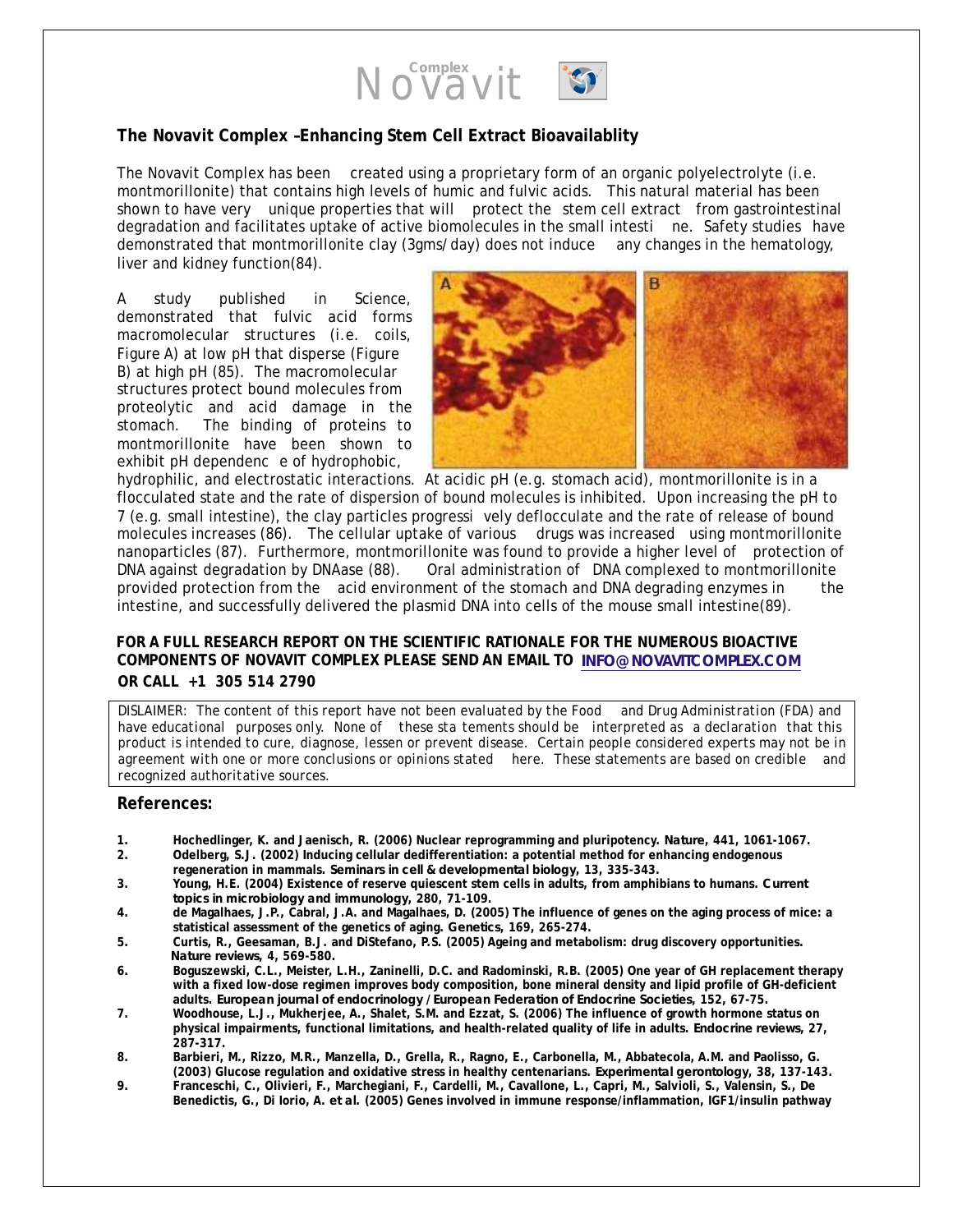# Novavit



- **10. Azain, M.J., Broderson, J.R. and Martin, R.J. (2006) Effect of long-term somatotropin treatment on body composition and life span in aging obese Zucker rats.** *Experimental biology and medicine (Maywood, N.J***, 231, 76- 83.**
- **11. Bartke, A. (2005) Minireview: role of the growth hormone/insulin-like growth factor system in mammalian aging.**  *Endocrinology***, 146, 3718-3723.**
- **12. Bonkowski, M.S., Rocha, J.S., Masternak, M.M., Al Regaiey, K.A. and Bartke, A. (2006) Targeted disruption of growth hormone receptor interferes with the beneficial actions of calorie restriction.** *Proceedings of the National Academy of Sciences of the United States of America***, 103, 7901-7905.**
- **13. Liu, J.L., Coschigano, K.T., Robertson, K., Lipsett, M., Guo, Y., Kopchick, J.J., Kumar, U. and Liu, Y.L. (2004) Disruption of growth hormone receptor gene causes diminished pancreatic islet size and increased insulin sensitivity in mice.** *American journal of physiology***, 287, E405-413.**
- **14. Al-Regaiey, K.A., Masternak, M.M., Bonkowski, M., Sun, L. and Bartke, A. (2005) Long-lived growth hormone receptor knockout mice: interaction of reduced insulin-like growth factor i/insulin signaling and caloric restriction.** *Endocrinology***, 146, 851-860.**
- **15. Sonntag, W.E., Carter, C.S., Ikeno, Y., Ekenstedt, K., Carlson, C.S., Loeser, R.F., Chakrabarty, S., Lee, S., Bennett, C., Ingram, R.** *et al.* **(2005) Adult-onset growth hormone and insulin-like growth factor I deficiency reduces neoplastic disease, modifies age-related pathology, and increases life span.** *Endocrinology***, 146, 2920- 2932.**
- **16. Flurkey, K., Papaconstantinou, J., Miller, R.A. and Harrison, D.E. (2001) Lifespan extension and delayed immune and collagen aging in mutant mice with defects in growth hormone production.** *Proceedings of the National Academy of Sciences of the United States of America***, 98, 6736-6741.**
- **17. Madsen, M.A., Hsieh, C.C., Boylston, W.H., Flurkey, K., Harrison, D. and Papaconstantinou, J. (2004) Altered oxidative stress response of the long-lived Snell dwarf mouse.** *Biochemical and biophysical research communications***, 318, 998-1005.**
- **18. Cheng, C.L., Gao, T.Q., Wang, Z. and Li, D.D. (2005) Role of insulin/insulin-like growth factor 1 signaling pathway in longevity.** *World J Gastroenterol***, 11, 1891-1895.**
- **19. Lopez-Lluch, G., Hunt, N., Jones, B., Zhu, M., Jamieson, H., Hilmer, S., Cascajo, M.V., Allard, J., Ingram, D.K., Navas, P.** *et al.* **(2006) Calorie restriction induces mitochondrial biogenesis and bioenergetic efficiency.**  *Proceedings of the National Academy of Sciences of the United States of America***, 103, 1768-1773.**
- **20. Kashimada, K., Yamashita, T., Tsuji, K., Nifuji, A., Mizutani, S., Nabeshima, Y. and Noda, M. (2002) Defects in growth and bone metabolism in klotho mutant mice are resistant to GH treatment.** *The Journal of endocrinology***, 174, 403-410.**
- **21. Kurosu, H., Yamamoto, M., Clark, J.D., Pastor, J.V., Nandi, A., Gurnani, P., McGuinness, O.P., Chikuda, H., Yamaguchi, M., Kawaguchi, H.** *et al.* **(2005) Suppression of aging in mice by the hormone Klotho.** *Science***, 309, 1829-1833.**
- **22. Nagai, T., Yamada, K., Kim, H.C., Kim, Y.S., Noda, Y., Imura, A., Nabeshima, Y. and Nabeshima, T. (2003) Cognition impairment in the genetic model of aging klotho gene mutant mice: a role of oxidative stress.** *Faseb J***, 17, 50-52.**
- **23. Okada, S., Yoshida, T., Hong, Z., Ishii, G., Hatano, M., Kuro, O.M., Nabeshima, Y., Nabeshima, Y. and Tokuhisa, T. (2000) Impairment of B lymphopoiesis in precocious aging (klotho) mice.** *International immunology***, 12, 861-871.**
- **24. Saito, Y., Yamagishi, T., Nakamura, T., Ohyama, Y., Aizawa, H., Suga, T., Matsumura, Y., Masuda, H., Kurabayashi, M., Kuro-o, M.** *et al.* **(1998) Klotho protein protects against endothelial dysfunction.** *Biochemical and biophysical research communications***, 248, 324-329.**
- **25. Takeshita, K., Fujimori, T., Kurotaki, Y., Honjo, H., Tsujikawa, H., Yasui, K., Lee, J.K., Kamiya, K., Kitaichi, K., Yamamoto, K.** *et al.* **(2004) Sinoatrial node dysfunction and early unexpected death of mice with a defect of klotho gene expression.** *Circulation***, 109, 1776-1782.**
- **26. Arking, D.E., Atzmon, G., Arking, A., Barzilai, N. and Dietz, H.C. (2005) Association between a functional variant of the KLOTHO gene and high-density lipoprotein cholesterol, blood pressure, stroke, and longevity.** *Circulation research***, 96, 412-418.**
- **27. Yamamoto, M., Clark, J.D., Pastor, J.V., Gurnani, P., Nandi, A., Kurosu, H., Miyoshi, M., Ogawa, Y., Castrillon, D.H., Rosenblatt, K.P.** *et al.* **(2005) Regulation of oxidative stress by the anti-aging hormone klotho.** *The Journal of biological chemistry***, 280, 38029-38034.**
- **28. Burnside, J. and Cogburn, L.A. (1992) Developmental expression of hepatic growth hormone receptor and insulinlike growth factor-I mRNA in the chicken.** *Molecular and cellular endocrinology***, 89, 91-96.**
- **29. Horiuchi, H., Tategaki, A., Yamashita, Y., Hisamatsu, H., Ogawa, M., Noguchi, T., Aosasa, M., Kawashima, T., Akita, S., Nishimichi, N.** *et al.* **(2004) Chicken leukemia inhibitory factor maintains chicken embryonic stem cells in the undifferentiated state.** *The Journal of biological chemistry***, 279, 24514-24520.**
- **30. Baharvand, H., Hajheidari, M., Ashtiani, S.K. and Salekdeh, G.H. (2006) Proteomic signature of human embryonic stem cells.** *Proteomics***, 6, 3544-3549.**
- **31. Prudhomme, W., Daley, G.Q., Zandstra, P. and Lauffenburger, D.A. (2004) Multivariate proteomic analysis of murine embryonic stem cell self-renewal versus differentiation signaling.** *Proceedings of the National Academy of Sciences of the United States of America***, 101, 2900-2905.**
- **32. Xu, C., Liguori, G., Persico, M.G. and Adamson, E.D. (1999) Abrogation of the Cripto gene in mouse leads to failure of postgastrulation morphogenesis and lack of differentiation of cardiomyocytes.** *Development (Cambridge, England)***, 126, 483-494.**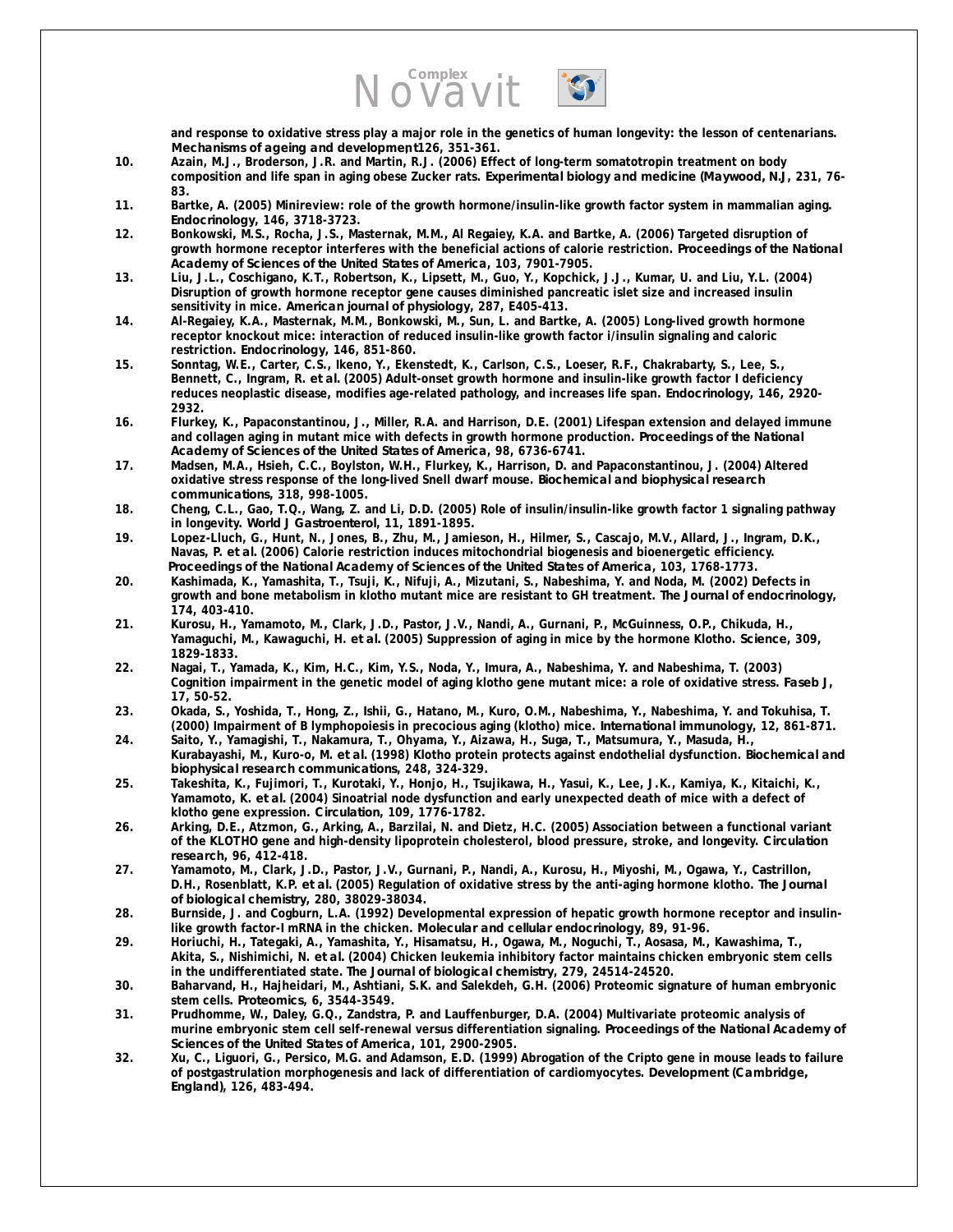

- **33. Sharov, A.A., Piao, Y., Matoba, R., Dudekula, D.B., Qian, Y., VanBuren, V., Falco, G., Martin, P.R., Stagg, C.A., Bassey, U.C.** *et al.* **(2003) Transcriptome analysis of mouse stem cells and early embryos.** *PLoS biology***, 1, E74.**
- **34. Tanaka, T.S., Kunath, T., Kimber, W.L., Jaradat, S.A., Stagg, C.A., Usuda, M., Yokota, T., Niwa, H., Rossant, J. and Ko, M.S. (2002) Gene expression profiling of embryo-derived stem cells reveals candidate genes associated**  with pluripotency and lineage specificity. Genome research<sup>12</sup>, 1921-1928.
- **35. Golan-Mashiach, M., Dazard, J.E., Gerecht-Nir, S., Amariglio, N., Fisher, T., Jacob-Hirsch, J., Bielorai, B., Osenberg, S., Barad, O., Getz, G.** *et al.* **(2005) Design principle of gene expression used by human stem cells: implication for pluripotency.** *Faseb J***, 19, 147-149.**
- **36. Acloque, H., Mey, A., Birot, A.M., Gruffat, H., Pain, B. and Samarut, J. (2004) Transcription factor cCP2 controls gene expression in chicken embryonic stem cells.** *Nucleic acids research***, 32, 2259-2271.**
- **37. Bhattacharya, B., Miura, T., Brandenberger, R., Mejido, J., Luo, Y., Yang, A.X., Joshi, B.H., Ginis, I., Thies, R.S., Amit, M.** *et al.* **(2004) Gene expression in human embryonic stem cell lines: unique molecular signature.** *Blood***, 103, 2956-2964.**
- **38. Franco-Molina, M.A., Mendoza-Gamboa, E., Castillo-Leon, L., Tamez-Guerra, R.S. and Rodriguez-Padilla, C. (2005) Bovine dialyzable leukocyte extract modulates the nitric oxide and pro-inflammatory cytokine production in lipopolysaccharide-stimulated murine peritoneal macrophages in vitro.** *Journal of medicinal food***, 8, 20-26.**
- **39. Kang, D.S. and Kang, K. (2006) patent no. 7,003,612.**
- **40. Helmy, F.M. (2004) Comparative studies of the endogenous phospholipids and their in vitro hydrolysis by endogenous phospholipases of various tissues from 7-day-old chicks: a thin layer chromatographic and densitometric analysis.** *Cell biochemistry and function***, 22, 389-398.**
- **41. Gavrilova, N.J., Setchenska, M.S. and Petkova, D.H. (1995) Alteration in liver plasma membrane phospholipids and protein kinase activities during the development of chick embryo.** *Comparative biochemistry and physiology***, 111, 463-469.**
- **42. Neel, D., Bernard, B., Aubery, M. and Bourrillon, R. (1981) Changes in phospholipids from chick fibroblasts during embryo development.** *Biochemical and biophysical research communication***,***s* **98, 21-27.**
- **43. Gonzalez-Ros, J.M. and Ribera, A. (1980) Molecular species composition of phosphatidylcholines during the development of the avian embryo brain.** *Lipids***, 15, 279-284.**
- **44. Cooper, S., Bennett, W., Andrade, J., Reubinoff, B.E., Thomson, J. and Pera, M.F. (2002) Biochemical properties of a keratan sulphate/chondroitin sulphate proteoglycan expressed in primate pluripotent stem cells.** *Journal of anatomy***, 200, 259-265.**
- **45. Streit, A., Yuen, C.T., Loveless, R.W., Lawson, A.M., Finne, J., Schmitz, B., Feizi, T. and Stern, C.D. (1996) The Le(x) carbohydrate sequence is recognized by antibody to L5, a functional antigen in early neural development.**  *Journal of neurochemistry***, 66, 834-844.**
- **46. Jirmanova, L., Pacholikova, J., Krejci, P., Hampl, A. and Dvorak, P. (1999) O-linked carbohydrates are required for FGF-2-mediated proliferation of mouse embryonic cells.** *The International journal of developmental biology* **, 43, 555-562.**
- **47. Muramatsu, T. and Muramatsu, H. (2004) Carbohydrate antigens expressed on stem cells and early embryonic cells.** *Glycoconjugate journal***, 21, 41-45.**
- **48. Skandalis, S.S., Theocharis, A.D., Papageorgakopoulou, N. and Zagris, N. (2003) Glycosaminoglycans in early chick embryo.** *The International journal of developmental biology* **, 47, 311-314.**
- **49. Parrinello, S., Coppe, J.P., Krtolica, A. and Campisi, J. (2005) Stromal-epithelial interactions in aging and cancer: senescent fibroblasts alter epithelial cell differentiation.** *Journal of cell science***, 118, 485-496.**
- **50. Yudoh, K., Nguyen, T., Nakamura, H., Hongo-Masuko, K., Kato, T. and Nishioka, K. (2005) Potential involvement of oxidative stress in cartilage senescence and development of osteoarthritis: oxidative stress induces chondrocyte telomere instability and downregulation of chondrocyte function.** *Arthritis research & therapy* **, 7, R380-391.**
- **51. Amtmann, E., Edde, E., Sauer, G. and Westphal, O. (1990) Restoration of the responsiveness to growth factors in senescent cells by an embryonic cell extract.** *Experimental cell research***, 189, 202-207.**
- **52. Ikushima, M., Rakugi, H., Ishikawa, K., Maekawa, Y., Yamamoto, K., Ohta, J., Chihara, Y., Kida, I. and Ogihara, T. (2006) Anti-apoptotic and anti-senescence effects of Klotho on vascular endothelial cells.** *Biochemical and biophysical research communications***, 339, 827-832.**
- **53. Hamdi, H.K. and Castellon, R. (2004) A genetic variant of ACE increases cell survival: a new paradigm for biology and disease.** *Biochemical and biophysical research communication***,***s* **318, 187-191.**
- **54. Benvenuti, S., Cramer, R., Quinn, C.C., Bruce, J., Zvelebil, M., Corless, S., Bond, J., Yang, A., Hockfield, S., Burlingame, A.L.** *et al.* **(2002) Differential proteome analysis of replicative senescence in rat embryo fibroblasts.**  *Mol Cell Proteomics***, 1, 280-292.**
- **55. Collas, P., Taranger, C.K., Boquest, A.C., Noer, A. and Dahl, J.A. (2006) On the way to reprogramming cells to pluripotency using cell-free extracts.** *Reproductive biomedicine online***, 12, 762-770.**
- **56. Hakelien, A.M., Gaustad, K.G. and Collas, P. (2006) Modulation of cell fate using nuclear and cytoplasmic extracts.**  *Methods in molecular biology (Clifton, N.J***, 325, 99-114.**
- **57. Taranger, C.K., Noer, A., Sorensen, A.L., Hakelien, A.M., Boquest, A.C. and Collas, P. (2005) Induction of dedifferentiation, genomewide transcriptional programming, and epigenetic reprogramming by extracts of carcinoma and embryonic stem cells.** *Molecular biology of the cell***, 16, 5719-5735.**
- **58. Straube, W.L., Brockes, J.P., Drechsel, D.N. and Tanaka, E.M. (2004) Plasticity and reprogramming of differentiated cells in amphibian regeneration: partial purification of a serum factor that triggers cell cycle reentry in differentiated muscle cells.** *Cloning and stem cells***, 6, 333-344.**
- **59. Burt, D.W. (2005) Chicken genome: current status and future opportunities.** *Genome research***, 15, 1692-1698.**